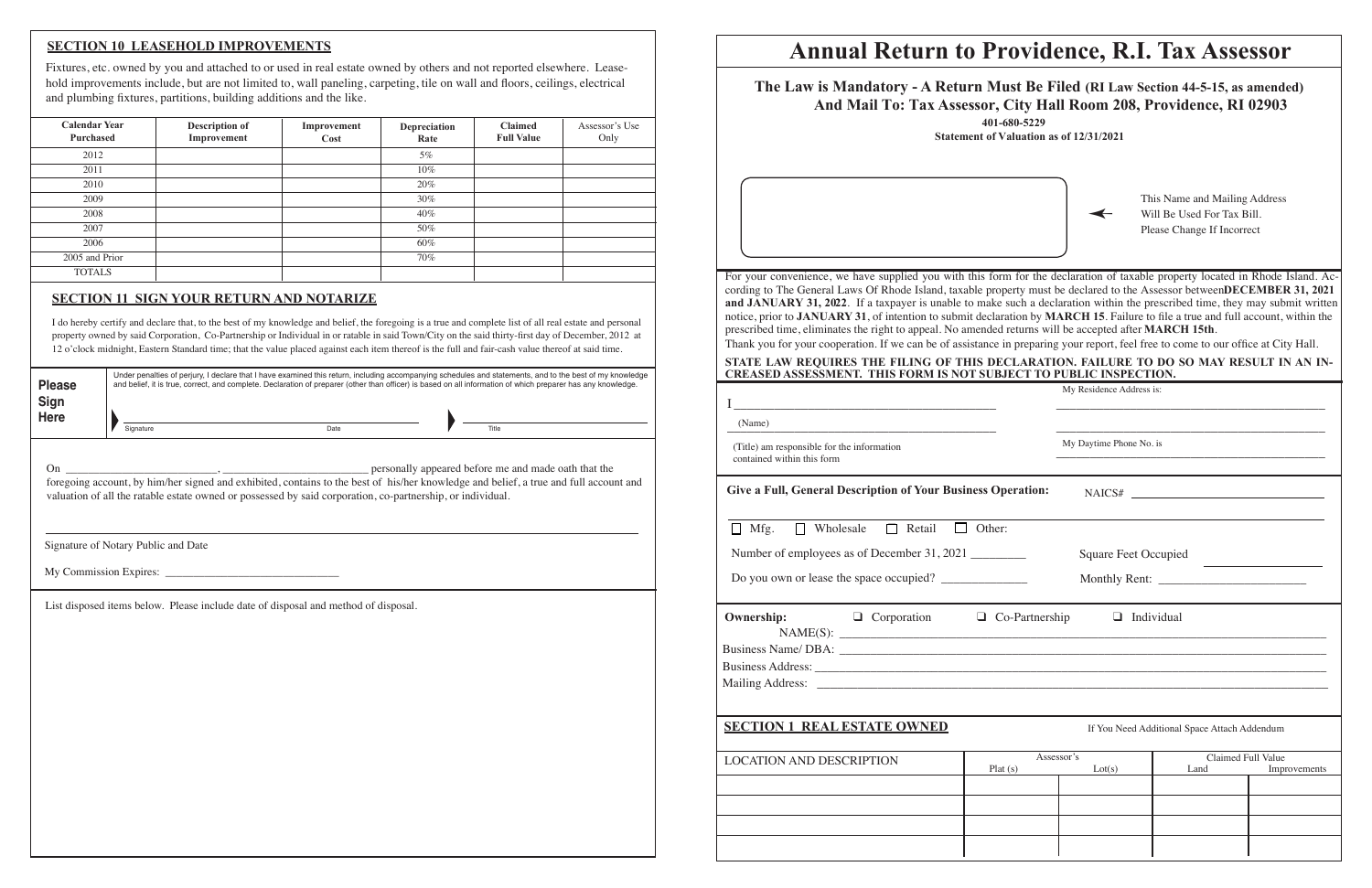## **SECTION 2 SHORT LIFE - COMPUTER EQUIPMENT** *ONLY*

Please list all short life (PC computer equipment) separately in this section. **Manufacturers** include all equipment **NOT** used directly in the actual manufacturing process. Attach a separate sheet if necessary. *LIST ALL LEASED/RENTED EQUIPMENT IN SECTION 8.* 

| Calendar Year Purchased | Acquired     | Acquisition | Depreciation | Claimed           |                     |
|-------------------------|--------------|-------------|--------------|-------------------|---------------------|
|                         | New or Used? | Cost        | Rate         | <b>Full Value</b> | Assessor's Use Only |
| 2021                    |              |             | $5\%$        |                   |                     |
| 2020                    |              |             | 20%          |                   |                     |
| 2019                    |              |             | 40%          |                   |                     |
| 2018                    |              |             | 70%          |                   |                     |
| 2017 and Prior          |              |             | 80%          |                   |                     |

### **SECTION 3 TANGIBLE PERSONAL PROPERTY**

List by year the total acquisition cost for all furniture, fixtures, equipment, signs and **unregistered vehicles** owned by you that are used in conducting the operations of any retail, wholesale, service, contracting, professional or other type of business that have an economic life of up to 12 years. **(see back page to list disposed items).**

*Manufacturers should only report all furniture, fixtures and equipment that are NOT used directly in the actual manufacturing process.* **IMPORTANT** - Be sure to declare all acquisitions still in use, even though fully depreciated on your books.

*List all leased/rented eqiupment in Section 8. Be sure to list all computer equipment separately in Section 2.*

| Calendar Year Purchased | Acquired<br>New or Used? | Acquisition<br>Cost | Depreciation<br>Rate | Claimed<br><b>Full Value</b> | Assessor's Use Only |
|-------------------------|--------------------------|---------------------|----------------------|------------------------------|---------------------|
| 2021                    |                          |                     | 5%                   |                              |                     |
| 2020                    |                          |                     | $10\%$               |                              |                     |
| 2019                    |                          |                     | 20%                  |                              |                     |
| 2018                    |                          |                     | 30%                  |                              |                     |
| 2017                    |                          |                     | $40\%$               |                              |                     |
| 2016                    |                          |                     | 50%                  |                              |                     |
| 2015                    |                          |                     | 60%                  |                              |                     |
| 2014 & Prior            |                          |                     | 70%                  |                              |                     |

#### **SECTION 4 LONG LIFE ASSETS**

List by year the total acquisition cost for assets that have an economic life of 13 years or more. Manufacturers should only report assets that are NOT used directly in the actual manufacturing process. **IMPORTANT** - Be sure to declare all acquisitions still in use, even though fully depreciated on your books. *LIST ALL LEASED/RENTED EQUIPMENT IN SECTION 8. DO NOT duplicate assets reported in Sections 2 and 3.* 

| Calendar Year Purchased | Acquired<br>New or Used? | Acquisition<br>Cost | Depreciation<br>Rate | Claimed<br>Full Value | Assessor's Use Only |
|-------------------------|--------------------------|---------------------|----------------------|-----------------------|---------------------|
| 2021                    |                          |                     | 5%                   |                       |                     |
| 2020                    |                          |                     | $10\%$               |                       |                     |
| 2019                    |                          |                     | 15%                  |                       |                     |
| 2018                    |                          |                     | 20%                  |                       |                     |
| 2017                    |                          |                     | 25%                  |                       |                     |
| 2016                    |                          |                     | 30%                  |                       |                     |
| 2015                    |                          |                     | 35%                  |                       |                     |
| 2014                    |                          |                     | 40%                  |                       |                     |
| 2013                    |                          |                     | 45%                  |                       |                     |
| 2012                    |                          |                     | 50%                  |                       |                     |
| 2011                    |                          |                     | 55%                  |                       |                     |
| 2010                    |                          |                     | 60%                  |                       |                     |
| 2009                    |                          |                     | 65%                  |                       |                     |
| 2008 & Prior            |                          |                     | 70%                  |                       |                     |
| <b>TOTALS</b>           |                          |                     |                      |                       |                     |
|                         |                          |                     |                      |                       |                     |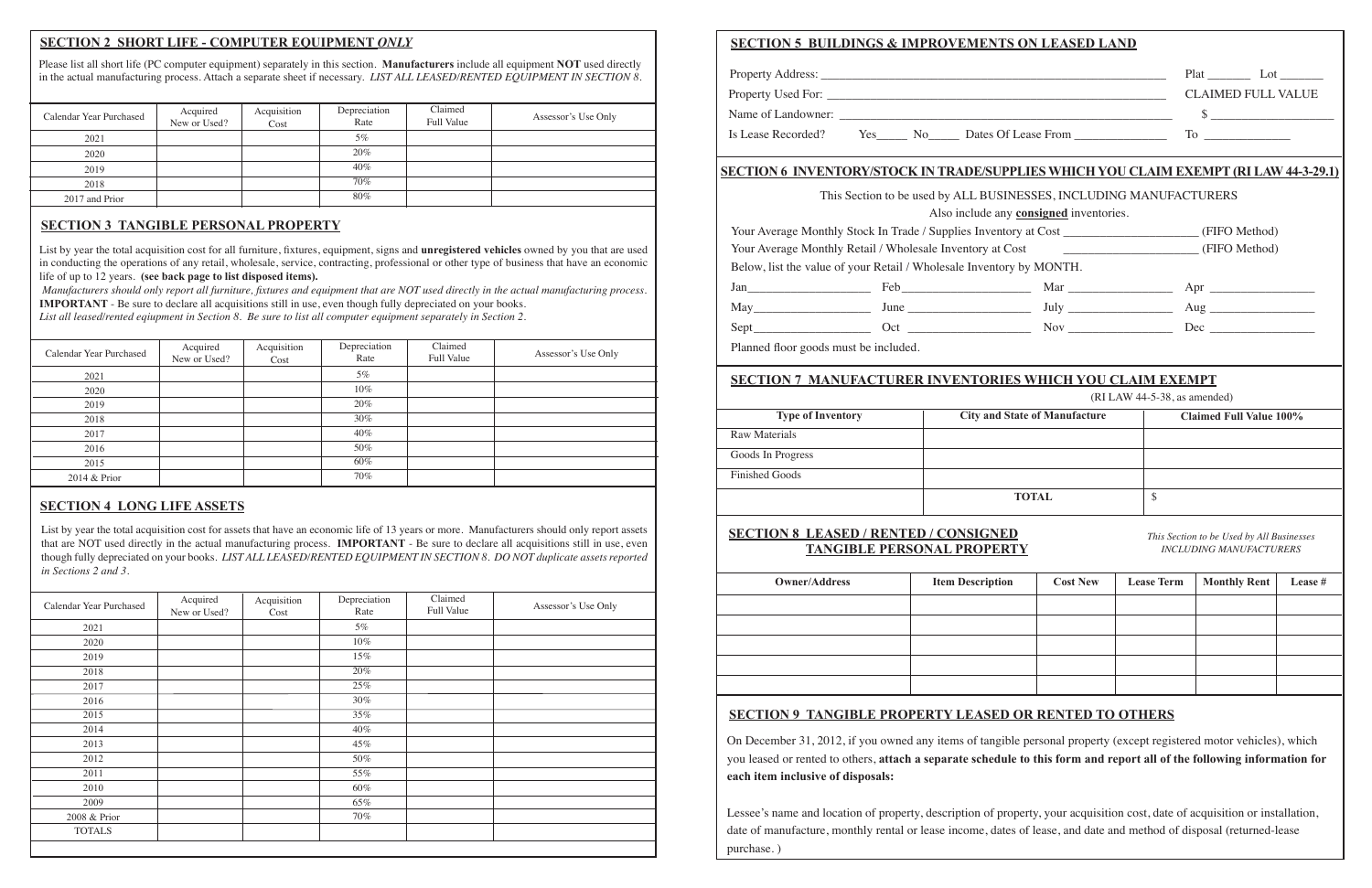|                                                                                  | <b>SECTION 5 BUILDINGS &amp; IMPROVEMENTS ON LEASED LAND</b>                                 |                                                                                           |                   |                                                                             |         |  |
|----------------------------------------------------------------------------------|----------------------------------------------------------------------------------------------|-------------------------------------------------------------------------------------------|-------------------|-----------------------------------------------------------------------------|---------|--|
|                                                                                  |                                                                                              |                                                                                           |                   |                                                                             |         |  |
|                                                                                  |                                                                                              |                                                                                           |                   | <b>CLAIMED FULL VALUE</b>                                                   |         |  |
|                                                                                  |                                                                                              |                                                                                           |                   | $\frac{1}{2}$                                                               |         |  |
| Is Lease Recorded? Yes_______ No________ Dates Of Lease From ___________________ |                                                                                              |                                                                                           |                   |                                                                             |         |  |
|                                                                                  | <b>SECTION 6 INVENTORY/STOCK IN TRADE/SUPPLIES WHICH YOU CLAIM EXEMPT (RI LAW 44-3-29.1)</b> |                                                                                           |                   |                                                                             |         |  |
|                                                                                  | This Section to be used by ALL BUSINESSES, INCLUDING MANUFACTURERS                           |                                                                                           |                   |                                                                             |         |  |
|                                                                                  | Also include any <b>consigned</b> inventories.                                               |                                                                                           |                   |                                                                             |         |  |
|                                                                                  | Your Average Monthly Stock In Trade / Supplies Inventory at Cost (FIFO Method)               |                                                                                           |                   |                                                                             |         |  |
|                                                                                  | Your Average Monthly Retail / Wholesale Inventory at Cost                                    | (FIFO Method)                                                                             |                   |                                                                             |         |  |
|                                                                                  | Below, list the value of your Retail / Wholesale Inventory by MONTH.                         |                                                                                           |                   |                                                                             |         |  |
|                                                                                  |                                                                                              |                                                                                           |                   |                                                                             |         |  |
|                                                                                  |                                                                                              |                                                                                           |                   |                                                                             |         |  |
|                                                                                  |                                                                                              |                                                                                           |                   |                                                                             |         |  |
| Planned floor goods must be included.                                            |                                                                                              |                                                                                           |                   |                                                                             |         |  |
| <b>Type of Inventory</b>                                                         |                                                                                              | (RI LAW 44-5-38, as amended)<br><b>City and State of Manufacture</b><br><b>The Common</b> |                   | <b>Claimed Full Value 100%</b>                                              |         |  |
| <b>Raw Materials</b>                                                             |                                                                                              |                                                                                           |                   |                                                                             |         |  |
| Goods In Progress                                                                |                                                                                              |                                                                                           |                   |                                                                             |         |  |
| <b>Finished Goods</b>                                                            |                                                                                              |                                                                                           |                   |                                                                             |         |  |
|                                                                                  |                                                                                              | <b>TOTAL</b>                                                                              | \$                |                                                                             |         |  |
|                                                                                  | <b>SECTION 8 LEASED / RENTED / CONSIGNED</b>                                                 |                                                                                           |                   | This Section to be Used by All Businesses<br><b>INCLUDING MANUFACTURERS</b> |         |  |
|                                                                                  | <b>TANGIBLE PERSONAL PROPERTY</b>                                                            |                                                                                           |                   |                                                                             |         |  |
| <b>Owner/Address</b>                                                             | <b>Item Description</b>                                                                      | <b>Cost New</b>                                                                           | <b>Lease Term</b> | <b>Monthly Rent</b>                                                         |         |  |
|                                                                                  |                                                                                              |                                                                                           |                   |                                                                             |         |  |
|                                                                                  |                                                                                              |                                                                                           |                   |                                                                             | Lease # |  |
|                                                                                  |                                                                                              |                                                                                           |                   |                                                                             |         |  |
|                                                                                  |                                                                                              |                                                                                           |                   |                                                                             |         |  |
|                                                                                  | <b>SECTION 9 TANGIBLE PROPERTY LEASED OR RENTED TO OTHERS</b>                                |                                                                                           |                   |                                                                             |         |  |

you leased or rented to others, **attach a separate schedule to this form and report all of the following information for each item inclusive of disposals:**

Lessee's name and location of property, description of property, your acquisition cost, date of acquisition or installation, date of manufacture, monthly rental or lease income, dates of lease, and date and method of disposal (returned-lease purchase. )